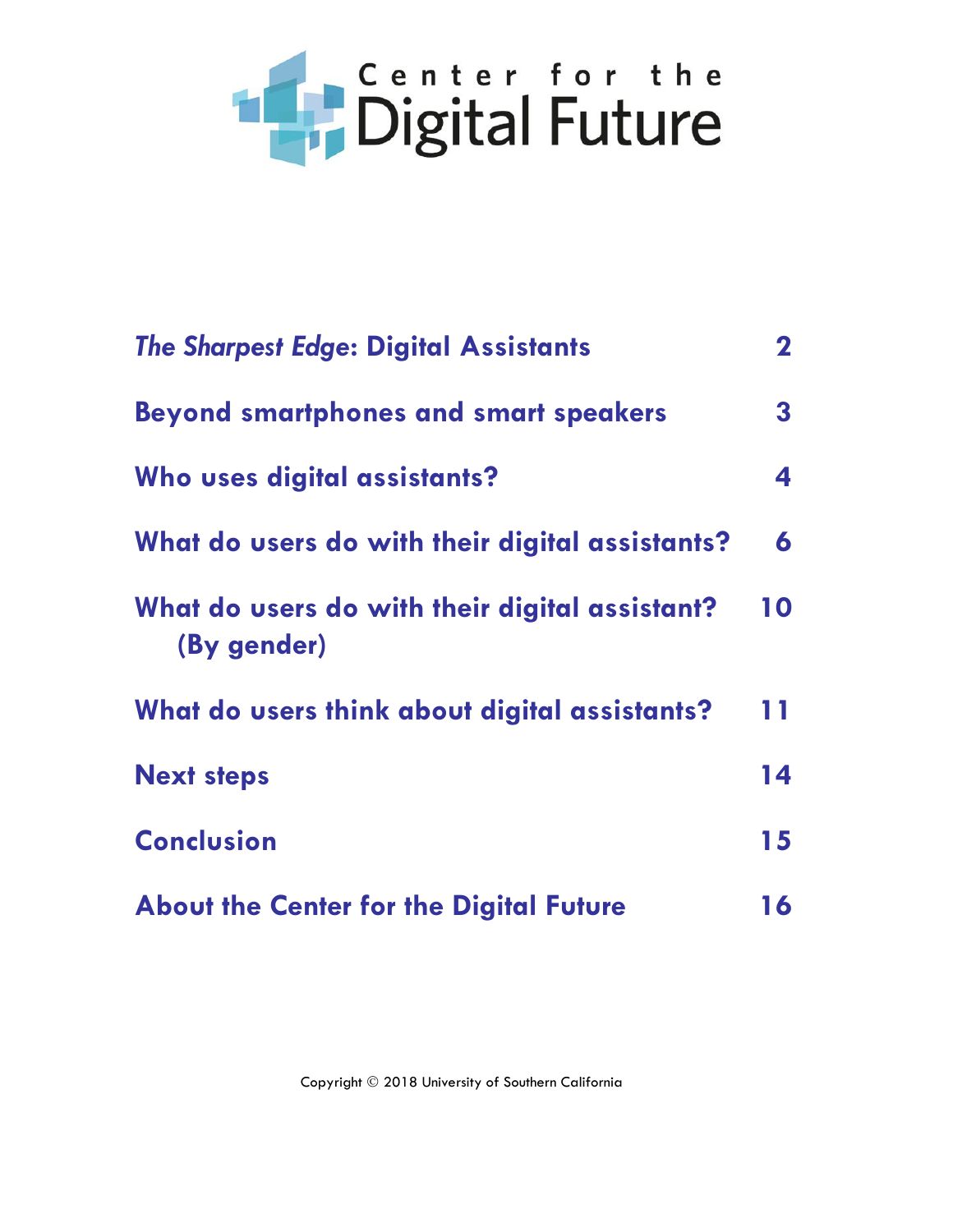

#### *The Sharpest Edge***: Digital Assistants**

Many scientists, politicians, philosophers, and ordinary citizens worry about the impact that powerful artificial intelligences will have on our society. Meanwhile, AI's slower cousins, digital assistants, are already having meteor-strike impact on industries as varied as media, entertainment, retail, ecommerce, payments, transportation, health, communications and more.

But this transformation can be hard to see because – thanks to science fiction – chatting with computers has been a familiar idea for more than half a century. The original *Star Trek* series (starting in 1966) featured talking computers. The 1968 movie *2001: A Space Odyssey* starred the sinister HAL 9000. More recently, Jarvis in the *Avengers* movies (starting in 2008) runs an entire corporation, and Samantha in the movie *Her* (2013) is so lifelike that her user falls in love with her disembodied voice.

This familiarity makes the arrival of real-life digital assistants – like Apple's Siri, Google Assistant, Amazon's Alexa, and Microsoft's Cortana – different than earlier new technologies for creating and manipulating information. When the first Mac was unveiled in 1984, users had to learn how mouse movements correlated to onscreen cursor movements. A few years later, tablets and smartphones required users to learn how to use touch-screens to swipe, pinch-and-zoom, etc.

In contrast, we talk with digital assistants the same way we talk with our fellow humans, even though today's assistants often fail to understand the most basic queries.

At the Center, we believe that new interfaces can lead to big changes in behavior, which is why we included several exploratory questions about digital assistants in our most recent annual survey on the impact of technology on Americans. The results were intriguing.

In light of these results, our aim is to launch a bigger survey to explore in detail how Americans view their digital assistants. We also want to delve into how Americans' activities are changing as we all get comfy asking our new digital friends to help us with everyday tasks. And, we'll explore the implications these developments have for organizations and businesses of all types.

In the pages that follow, you'll see both the conclusions that our current results suggest and also some of the burning questions we will explore.

We invite you to partner with us as we pursue this important new project.

Brad Berens, Ph.D. Chief Strategy Officer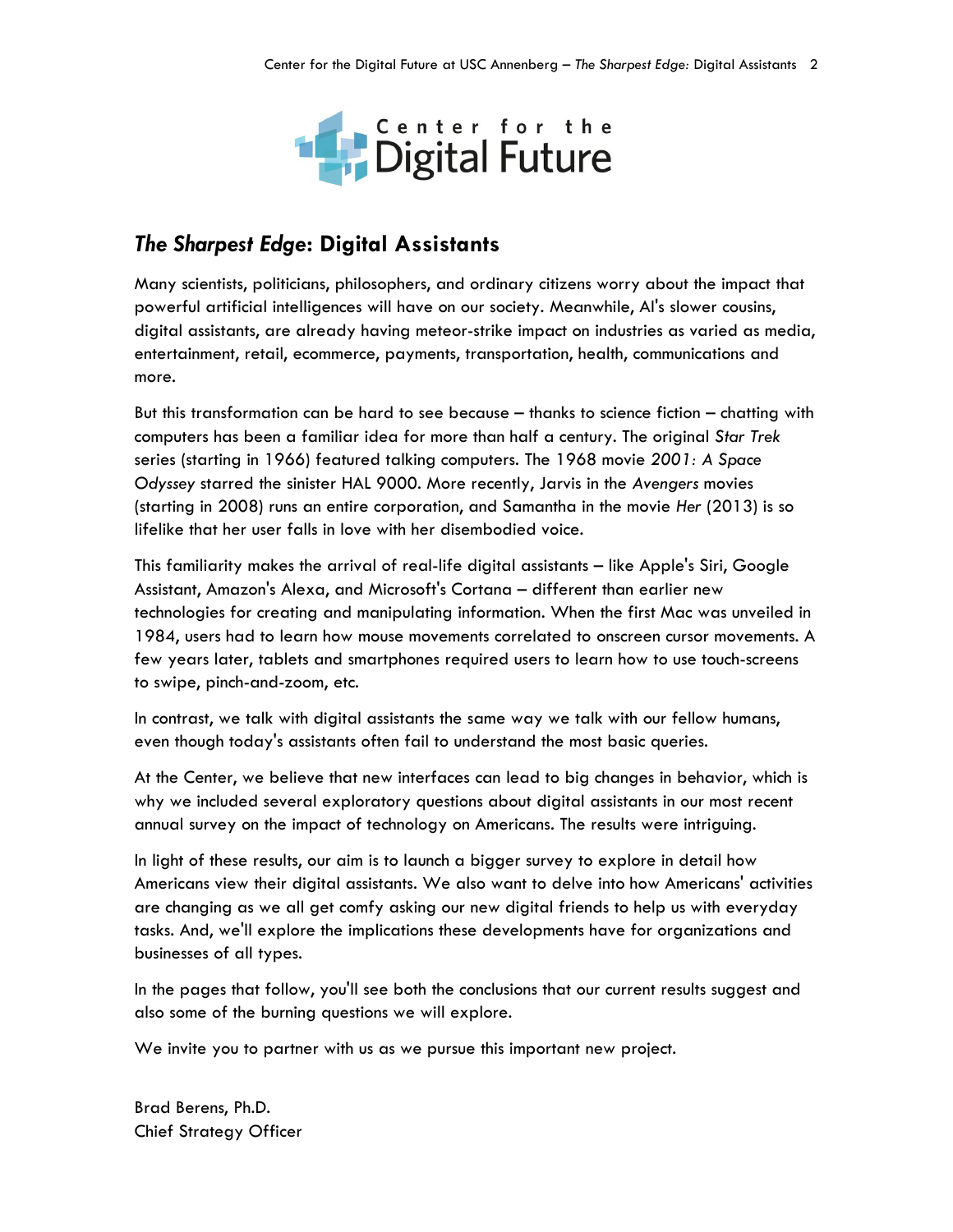#### **Beyond smartphones and smart speakers**

**What is a digital assistant?** Here is how we posed the question to our respondents:

A "digital assistant" is a voice-activated program in your smartphone or in a device in your home: Apple's Siri, Amazon's Alexa, Google's Assistant, and Microsoft's Cortana are all examples. Do you use a digital assistant?

Neither the question nor the responses distinguish between the two general containers for digital assistants: smartphones like Apple's iPhone and smart speakers like Amazon's Echo devices.\* A great deal of recent thinking about digital assistants splits the analysis by kind of device, so one research company might narrowly focus on how many more Echo smart speakers Amazon has sold compared to equivalent devices at Google or Apple.

One thing this narrow focus misses is that Amazon *had* to apply its considerable marketing muscle to selling smart speakers because its Fire Phone alternative to iPhone and Android was a rare failure for the company.

More importantly, focusing on sales numbers for smart speakers distorts the larger strategic picture because it ignores the huge existing "install bases" of both Siri in iOS devices (iPhones and iPads) and the Google Assistant in many different sorts of Android devices.

Amazon may be leading the market in smart speaker sales, but many more people are likely to interact with the Google Assistant because there are more Android devices sold than either Echo smart speakers or iOS devices. For both Apple and Google, buyers of their smart speaker products represent extra users for already pervasive digital assistants.

Moreover, unlike Amazon and Apple, you don't have to buy an Android device to use the Google Assistant: a limited version of the Assistant comes with the Google App that anybody can use, for free, on an iPhone or iPad. The main difference between the Google Assistant on an iPhone and on an Android phone is that on Android the Assistant is the *default* always-listening digital assistant. If you say, "OK Google" to an iPhone the result will be silence … unless you've already opened the Google App.

At the Center, our focus is on how digital assistants change behavior, rather than which company is winning the race to sell a particular device and create an ecosystem of services around it. Whichever company wins, digital assistants are here to stay.

<sup>\*</sup> Microsoft's Cortana also exists within its Xbox game platform, and Siri comes with the most recent Macintosh computers and laptops.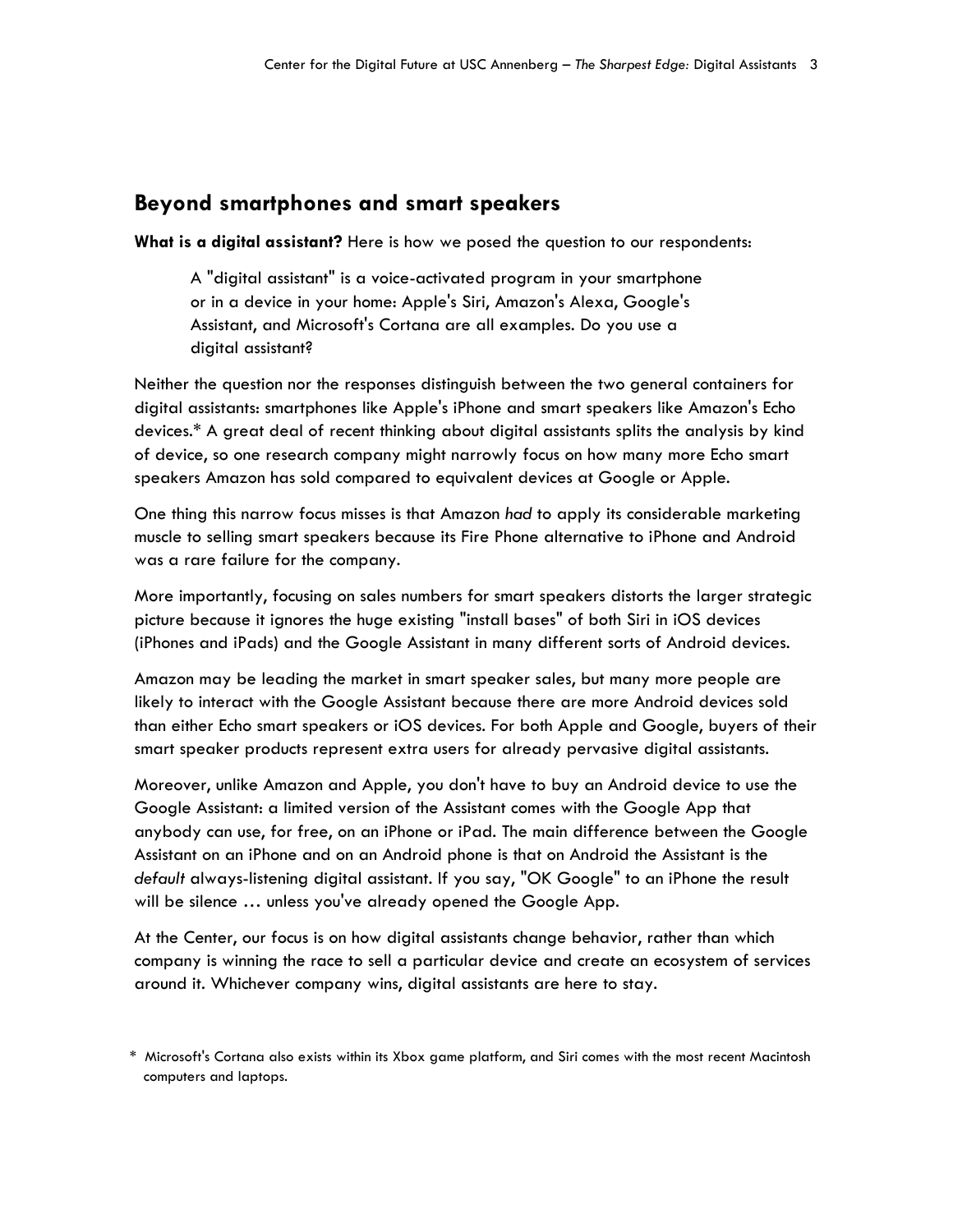## **1. Who uses digital assistants?**



44% Percentage of Americans who use digital assistants, either on smartphones or devices at home

**62%** Percentage of Americans under 16 who use Digital assistants

Almost half of Americans use a digital assistant. However, use varies dramatically depending on age; more than half of respondents under 16, age 16-18, age 25-34, and age 35-49 use digital assistants, while 34 percent or less of users age 50 or older use them.

|  |  | $\le$ 16   16-18   19-24   25-34   35-49   50-64   65-74   75+ |  |  |
|--|--|----------------------------------------------------------------|--|--|
|  |  |                                                                |  |  |

### **Analysis**

Some of our youngest respondents will never remember a time when they *didn't* talk with computers, which is an important mindset shift. For these youngest respondents, digital assistants are a *native interface*: part of their earliest computing experiences, akin to how babies and toddlers today effortlessly navigate tablets apps.

Despite the cliché hat older people are technophobic Luddites, the percentage of Americans aged 75 and older who use digital assistants is high for a relatively new technology. With decreased vision and mobility that can come with age, digital assistants are likely to become increasingly important ways for the elderly to stay connected and remain independent.

We can see a time of high level partnerships between digital assistant creators and health insurance companies, hospitals, and retirement communities as digital assistants evolve from novel gadgets into key lifestyle interfaces for older Americans, with attendant privacy concerns (see the final section for more on privacy).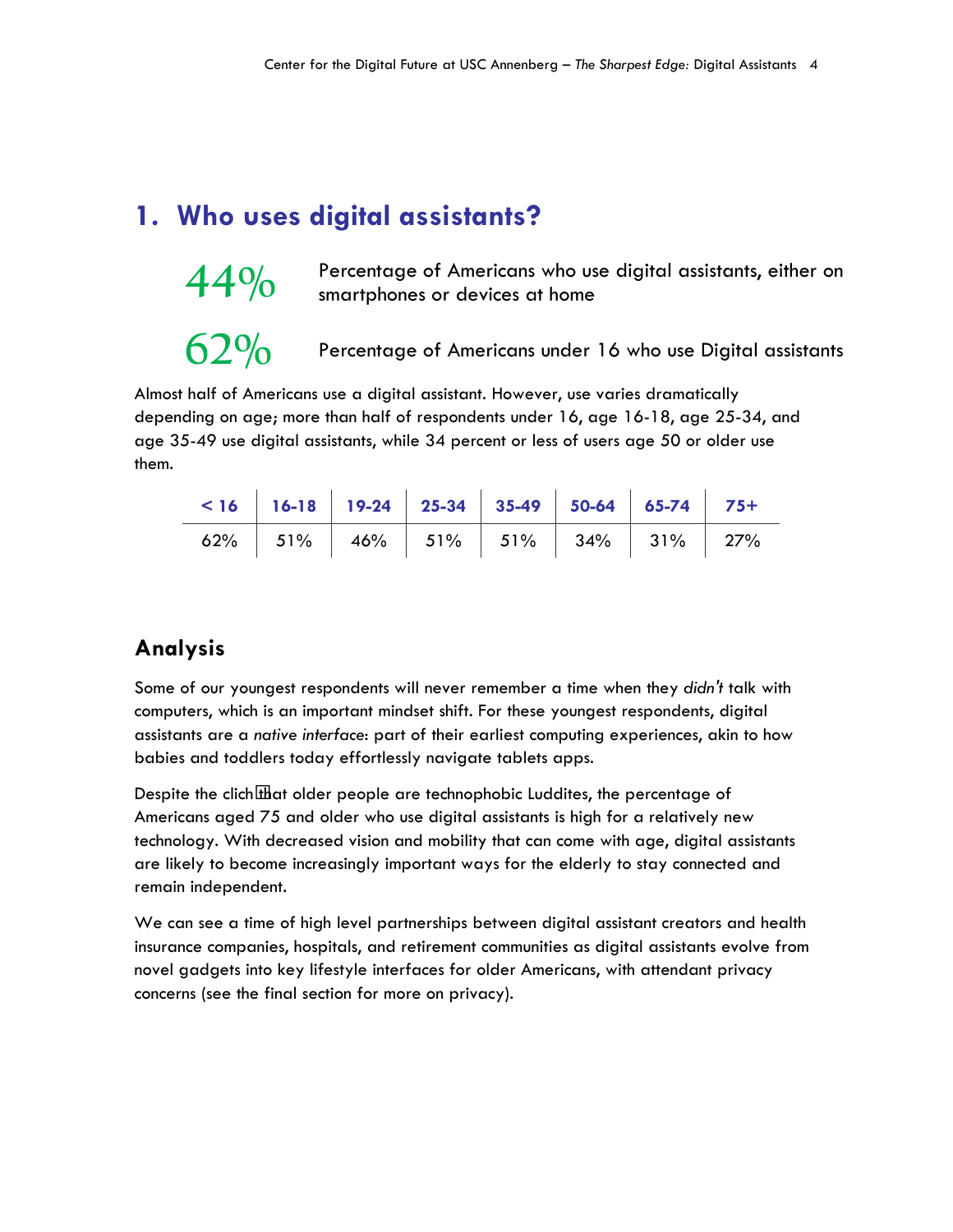#### **Burning questions to explore:**

- Which digital assistants do different age groups prefer?
- Do different age groups lean towards smartphone assistants or smart speaker assistants?
- How do different age groups use digital assistants?
- Why do people use digital assistants? If they don't, why not?
- Do people tend to use only one digital assistant or more than one? If more than one, then do they use their different digital assistants in different ways?
- What would make people use digital assistants more or less often?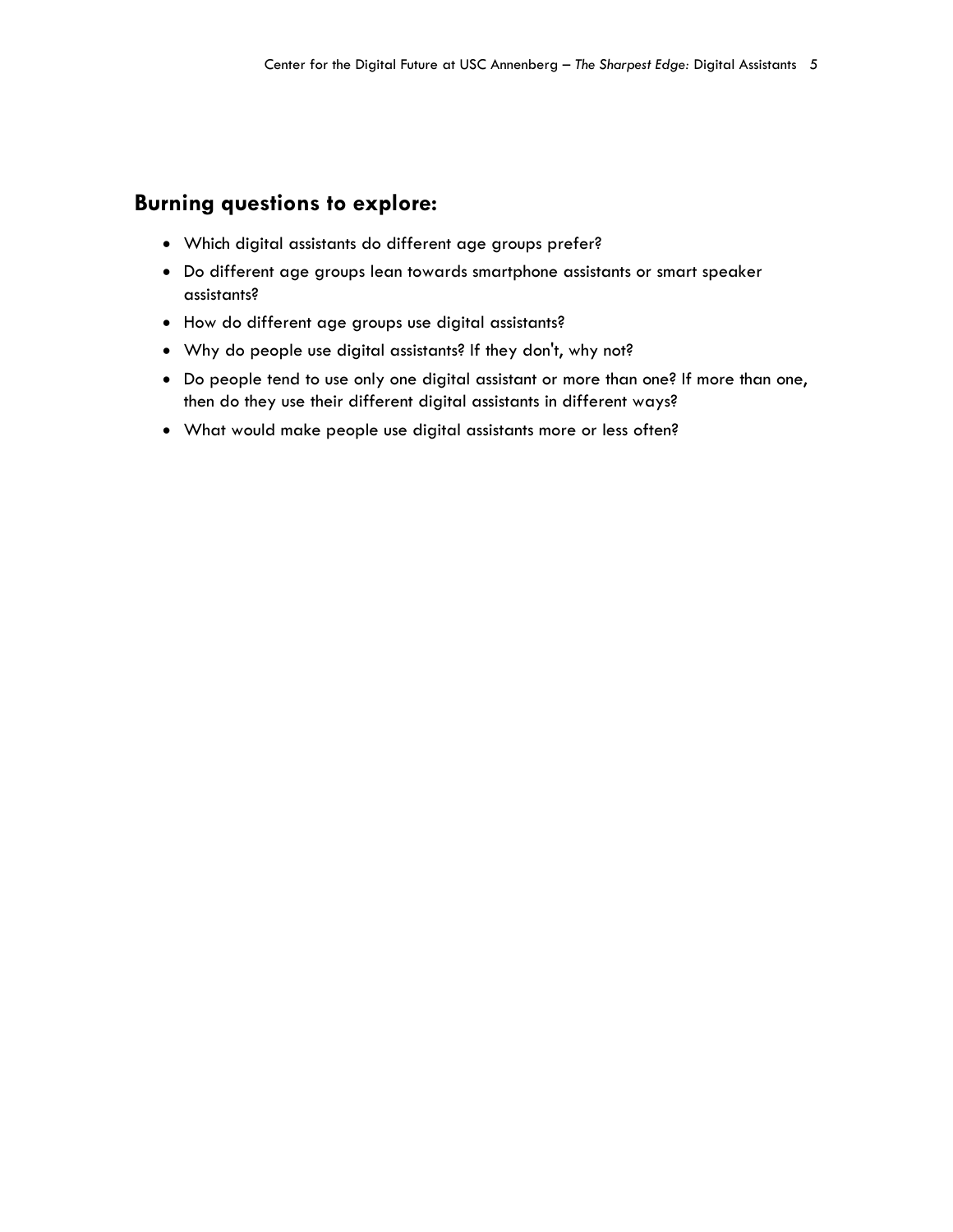# **2. What do users do with their digital assistants?**

> 60% Information searches; check weather and traffic; set alarms

7<sup>0</sup>% Chat with their assistant when they are alone

Respondents use digital assistants for a broad range of functions: secretarial functions like information retrieval, setting alarms, and checking weather or traffic; as well as more sophisticated interactive processes such as home energy management or asking the digital assistant to read emails aloud while driving.

A small but notable percentage use their digital assistant to socialize: seven percent of users said they chat with their digital assistant when they are alone.

| To check the weather or traffic                                                                | 64% |
|------------------------------------------------------------------------------------------------|-----|
| To search for information online                                                               | 64% |
| To set alarms, reminders, and timers                                                           | 62% |
| To text or call people when I'm driving                                                        | 45% |
| To listen to music, podcasts, and other entertainment                                          | 43% |
| To ask the time                                                                                | 39% |
| I ask it weird questions to entertain myself                                                   | 35% |
| To perform various functions like add things to my<br>calendar, to-do lists, or shopping lists | 29% |
| To tell me jokes                                                                               | 26% |
| To settle bets or win arguments                                                                | 24% |
| To listen to the news                                                                          | 19% |
| To control devices in my home: lights, air conditioning,<br>entertainment system or heat       | 13% |
| To buy things online                                                                           | 11% |
| To read my email to me when I'm driving                                                        | 10% |
| I chat with it when I'm alone                                                                  | 7%  |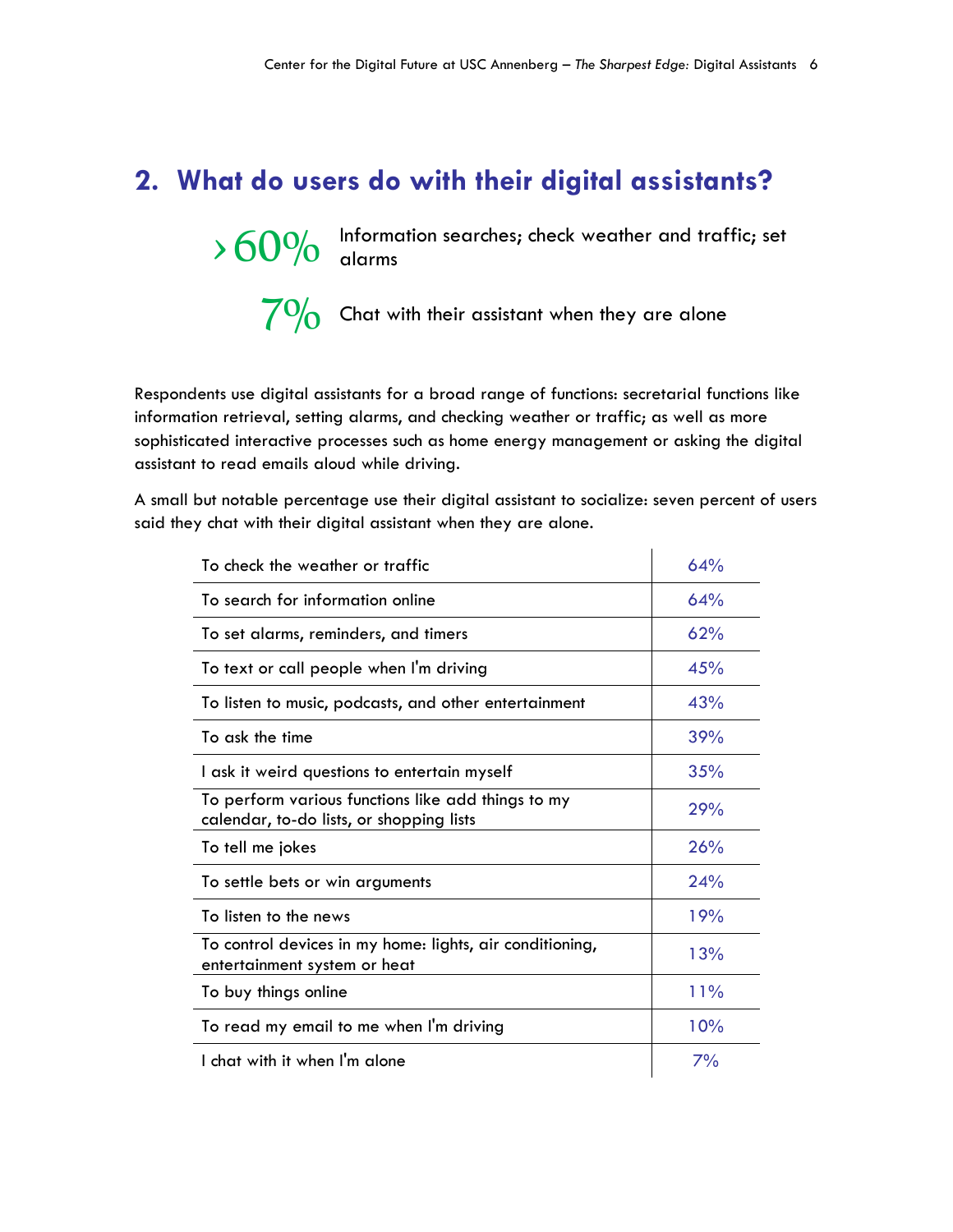## **Analysis**

The three most common ways that people use their digital assistants – setting alarms, timers and reminders; checking the weather and traffic; searching for information – are all things that people already do with other devices. Digital assistants just make the process easier and enable users to do other things at the same time.

Lower percentages either reflect newer activities (having a computer read email aloud) or activities that require additional investment (like having to purchase smart light bulbs and sensors needed to create a "smart home").

#### **Shopping and buying**

Let's zoom in on the 53-percentage point difference between how many people use digital assistants to search for information online (64 percent) and how many people buy things online (11 percent). Despite a lot of ink spilled in the press about the rise of "conversational commerce," at the moment 89 percent of American users of digital assistants do *not* complete transactions through their digital assistants alone.

Although direct buying via voice is still in its infancy, we expect both that it will grow quickly and also that interactions with digital assistants are already affecting other forms of shopping and transaction. If a shopper asks Alexa for, say, AAA battery options, then the different brand options that Alexa shares can have an impact on what the user buys even if the user ultimately buys via a phone, computer, digital assistant, or at a store. (See additional voice commerce discussion in the final section.)

#### **Entertainment**

More than a quarter of Americans who have digital assistants ask it to tell jokes, and 35 percent entertain themselves by asking it weird questions. This suggests that while at the moment digital assistants are primarily functional, in the not-too-distant future the digital assistant may become a go-to entertainment medium, not only to control an entertainment center or pipe in music and podcasts but also as a set of interactive experiences that can only happen among users and digital assistants.

It may not be long before we can say, "Hey Siri, let's play 20 questions" or "OK Google, harmonize with me as I sing 'This is America.'"

This likely arc from-utility-to-entertainment would echo how the web developed in the early years of the internet. While at first users went online in order to get specific information or do predetermined things, over time they increasingly went online with no specific destination in mind: 85 percent of Americans did this sometimes or often in our 2017 study.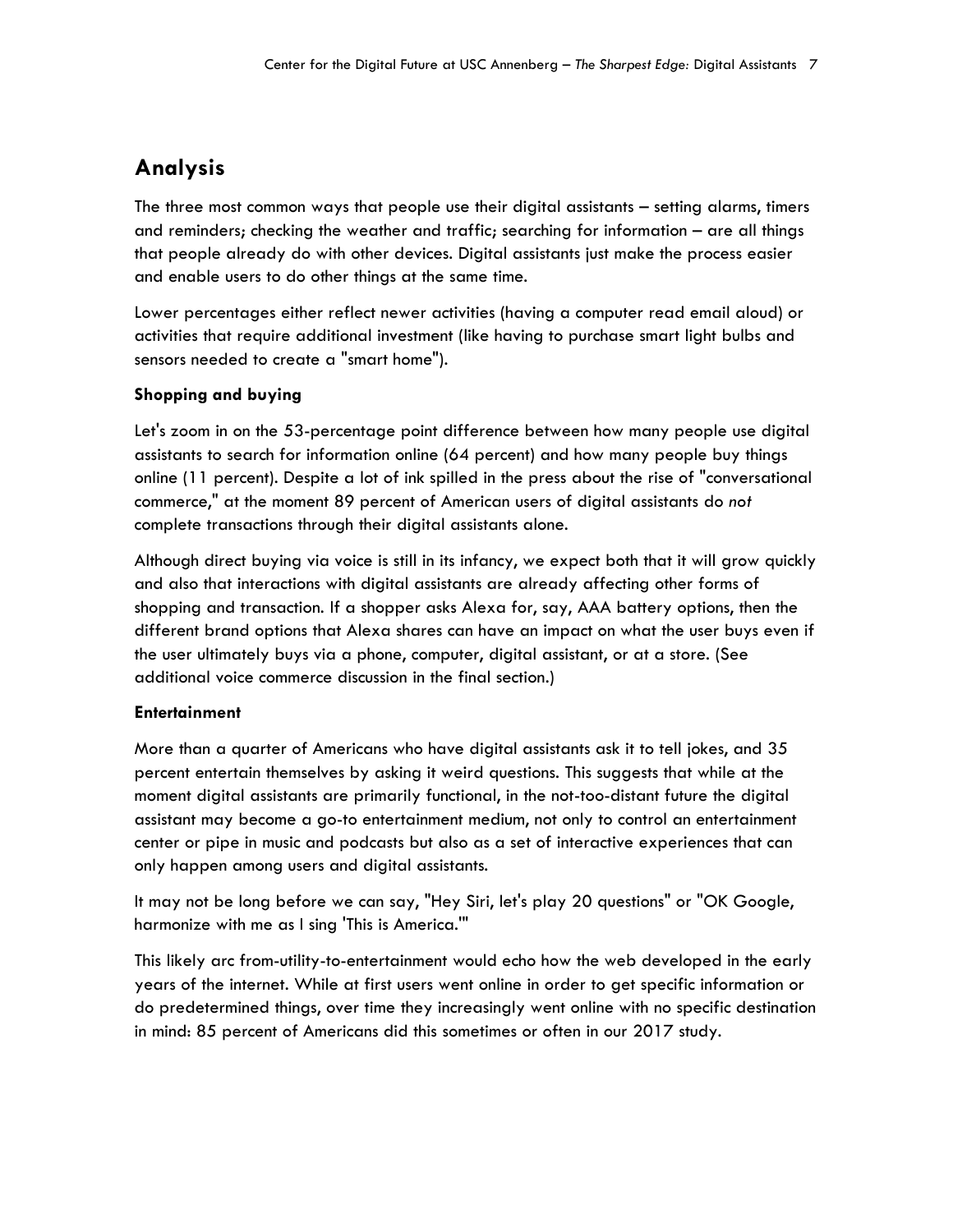#### **Loneliness**

Although at seven percent, "I chat with it when I'm alone" is the least selected answer, it's still surprising that the number is even that high.

For the 25 to 34 year old group, the number is nearly doubled at 13 percent. It's unlikely that these digital assistant users *really* think that there are conversation-worthy intelligences hiding inside smartphones or smart speakers, so why are these users chatting with Siri, Alexa, et cetera? And what are they talking about?

Famously, computer scientists have the "Turing Test" as a benchmark for artificial intelligence: an AI passes the test when it can engage a human in conversation without the human realizing that she or he is talking with a machine.

What the seven percent of cyber-chatting Americans suggests is that there's another question lurking behind the Turing Test: while it's important to determine whether or not humans can *tell* if they're talking with machines, it's also important to find out if they *care* that they're talking with machines instead of other people, particularly when lonely.

#### **Work-based uses**

The options we provided to respondents were mostly private or home-based activities people might engage in with digital assistants. The exceptions were asking the assistant to make calls, send texts, or read email messages out loud.

A new frontier of activities for digital assistants involves taking on human secretarial duties such as scheduling meetings, fielding phone calls, and taking notes in meetings. Some pioneering companies are already exploring this: X.ai has its email-based Amy and Andrew virtual meeting schedulers. Voicera has Eva, a virtual assistant that rides along with its users during the parts of the business day that involve other people.

In May, Google announced "Google Duplex," an extension to the Google Assistant that will do things like using the phone to schedule haircuts for Assistant users. The Duplex persona was so convincing that, after protests, Google reprogrammed Duplex to let the people it was calling know that it was a virtual assistant rather than a flesh-and-blood person.

Our next steps will explore how people are using digital assistants to help them in their workdays, what they use them for, and how they feel about the interactions.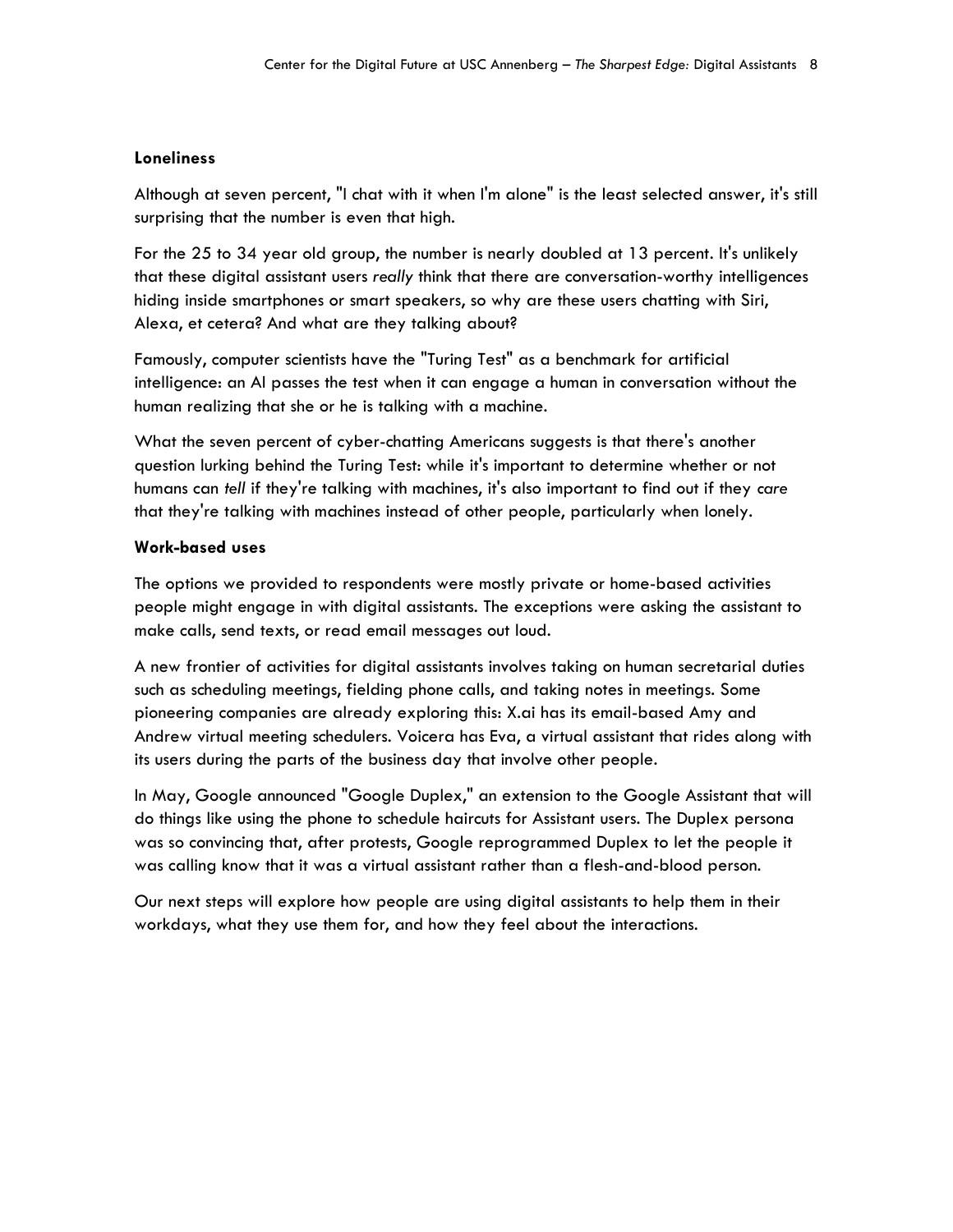#### **Burning questions to explore:**

- What different sorts of information do people want from their digital assistant compared to other forms of searching?
- When people shop with digital assistants, how is that shopping different than other sorts of ecommerce or from going to a physical store? Do they shop for different things by voice?
- Do people engage differently with brand-name products versus generics or house brands when they shop with digital assistants?
- Do different groups buy different things with digital assistants?
- Do people use different digital assistants to buy different things?
- How do buying patterns vary across age, income, education, and geography?
- When people chat with their digital assistants, what do they talk about?
- How does at-home or personal use of a digital assistant compare to at-work or professional use?
- Do users prefer one digital assistant for both home and work or to have different assistants for different realms?
- Do people feel differently about interacting with somebody else's digital assistant say, when setting up a meeting – than they feel about interacting with their own?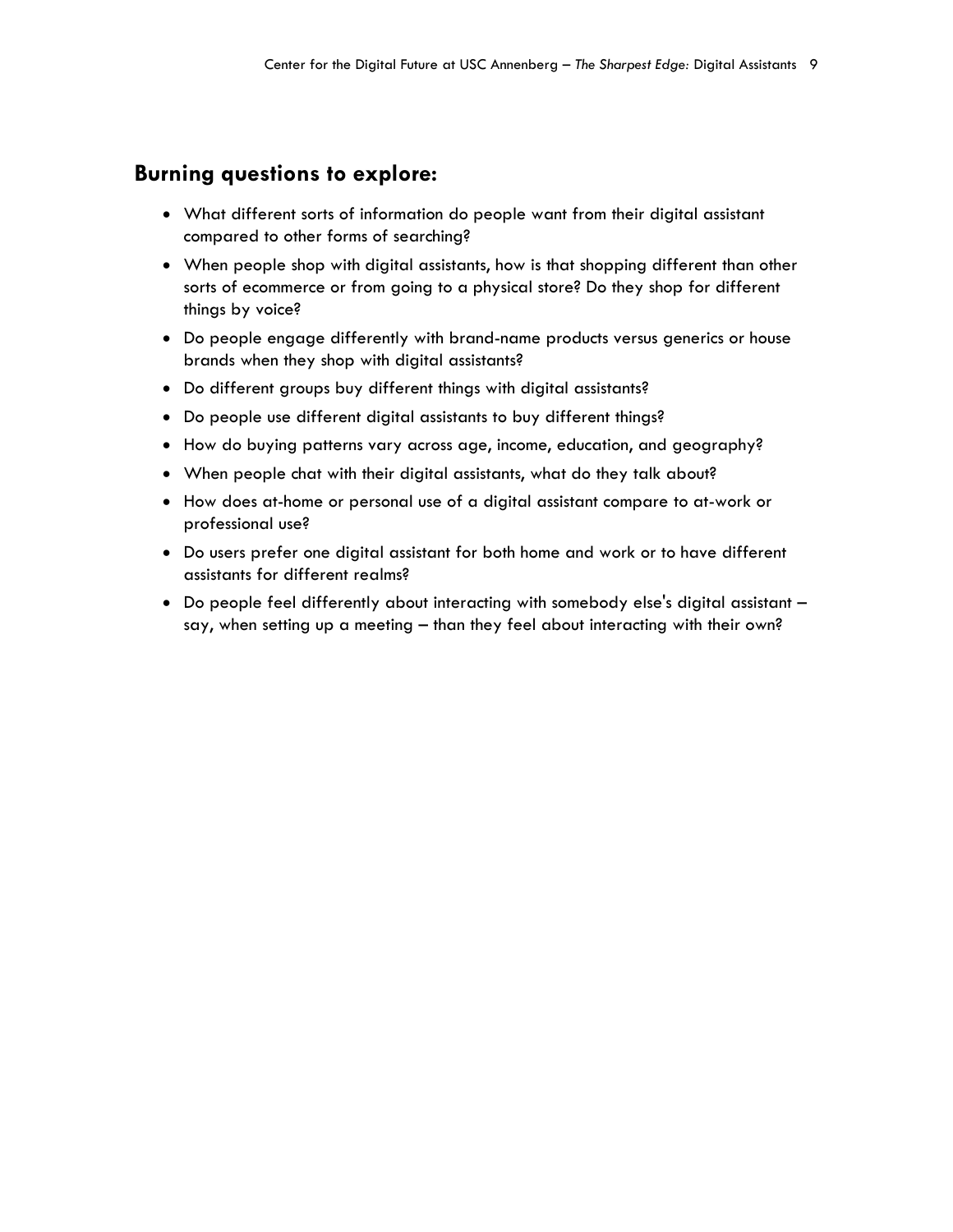# **2a. What do users do with their digital assistant? (By gender)**

 $45\%$  Men who use digital assistants **44%** Women who use digital assistants

Nearly equal percentages of men and women use digital assistants. However, men and women report many differences in how they use them.

In general, larger percentages of men report using most of the functions of digital assistants, such as checking the weather or traffic, listening to news or entertainment, or setting alarms; more women report using digital assistants to buy online, read email to them while driving, and chat while they are alone. Men seem to be adopting digital assistants as all-purpose utilities slightly faster than women.

| <b>Overall</b> |                                                         | <b>Male</b> | <b>Female</b> | <b>Difference</b> |
|----------------|---------------------------------------------------------|-------------|---------------|-------------------|
| 64.4%          | To search for information online                        | 65%         | 65%           |                   |
| 63.9%          | To check the weather or traffic                         | 69%         | 59%           | $+10$ men         |
| 61.7%          | To set alarms, reminders and timers                     | 65%         | 59%           | $+6$ men          |
| 44.9%          | To text or call people when I'm driving                 | 44%         | 45%           | $+ 1$ men         |
| 43.1%          | To listen to music, podcasts and other<br>entertainment | 46%         | 40%           | $+6$ men          |
| 38.5%          | To ask the time                                         | 41%         | 36%           | $+5$ men          |
| 35.2%          | I ask it weird questions to entertain myself            | 36%         | 35%           | $+1$ men          |
| 29.0%          | To perform various functions like add things to         | 33%         | 25%           | $+8$ men          |
|                | my calendar, to-do lists or shopping lists              |             |               |                   |
| 25.6%          | To tell me jokes                                        | 27%         | 24%           | $+3$ men          |
| 23.8%          | To settle bets or win arguments                         | 25%         | 23%           | $+2$ men          |
| 19.2%          | To listen to the news                                   | 22%         | 16%           | $+6$ men          |
| 12.9%          | To control devices in my home: lights, air              | 15%         | 10%           | $+5$ men          |
|                | conditioning, entertainment system or heat              |             |               |                   |
| 11.0%          | To buy things online                                    | 9%          | 12%           | $+3$ women        |
| 9.9%           | To read my email to me when I'm driving                 | 8%          | 12%           | $+4$ women        |
| 6.8%           | I chat with it when I'm alone                           | 5%          | 9%            | $+4$ women        |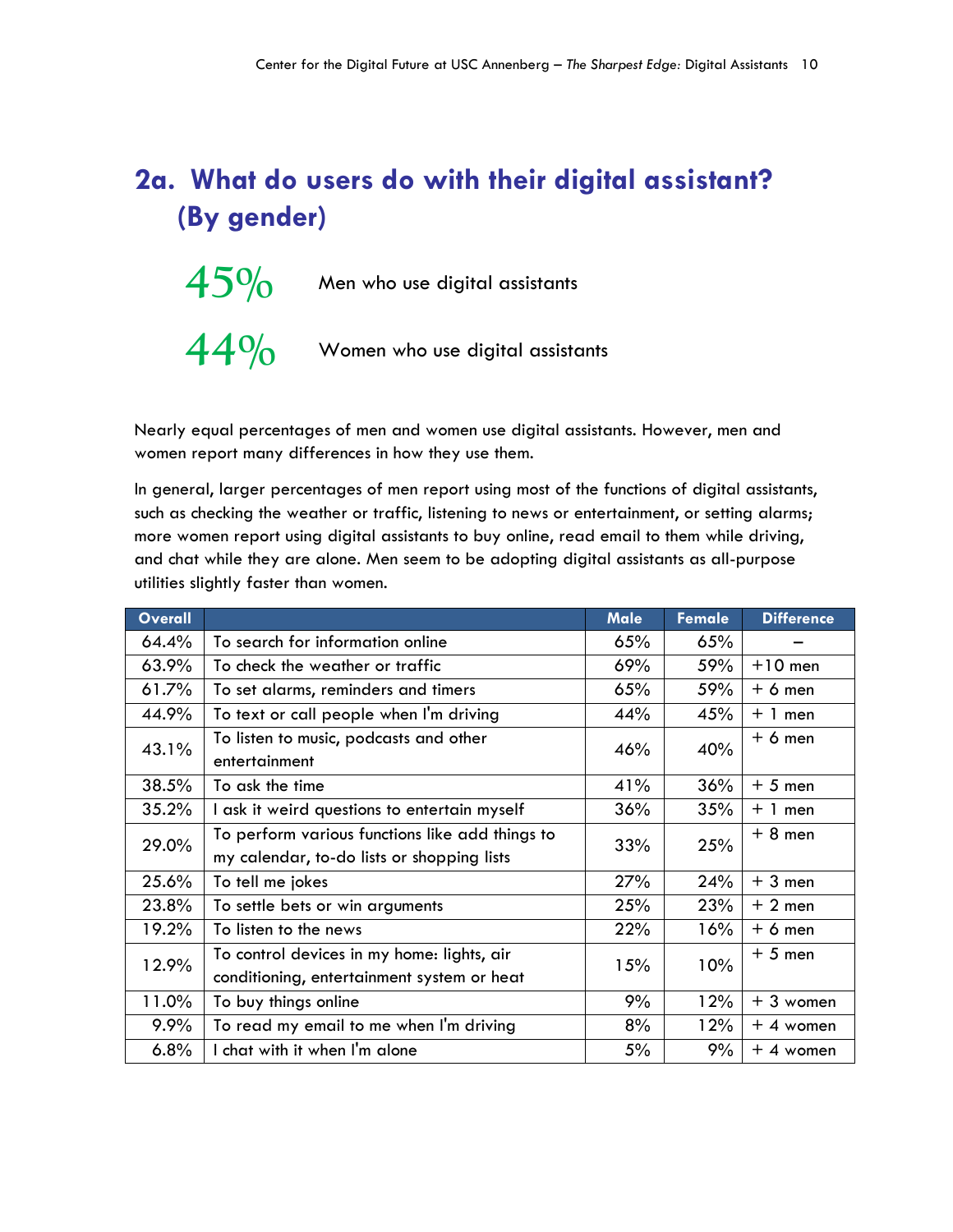# **3. What do users think about digital assistants?**

| 22% | Use it a lot or couldn't live without it |
|-----|------------------------------------------|
| 39% | Don't use it often or wouldn't miss it   |

Even though more than forty percent of Americans use digital assistants, their enthusiasm for the devices is relatively low.

Of digital assistant users, 18 percent said they use the devices a lot, while four percent said they "couldn't live without it." However, at the other extreme, 26 percent said they don't use their digital assistants often, and 13 percent said they wouldn't miss their digital assistants if they were gone.

| Luse it because it's there    | 38% |
|-------------------------------|-----|
| I don't use it very often     | 26% |
| Luse it a lot                 | 18% |
| I wouldn't miss it if it were | 13% |
| gone                          |     |
| I couldn't live without it    | 4%  |
| Other                         | 1%  |

### **Analysis**

People generally adopt a new technology for a handful of reasons:

- 1) it's exciting and new, so a slim percentage of early adopters who like to explore new things jump at the chance (CompuServe and AOL in the first days of the internet, the earliest automobiles);
- 2) the new technology does something that people are already doing, but better faster or cheaper (email instead of paper mail or fax, streaming music instead of buying CDs or mp3s); or
- 3) different technologies or activities combine to create something new (blogging and digital photography become Instagram; the mp3 format plus digital distribution result in podcasts; GPS, Google Maps, a smartphone, and a credit card make possible ridehailing services like Lyft or Uber).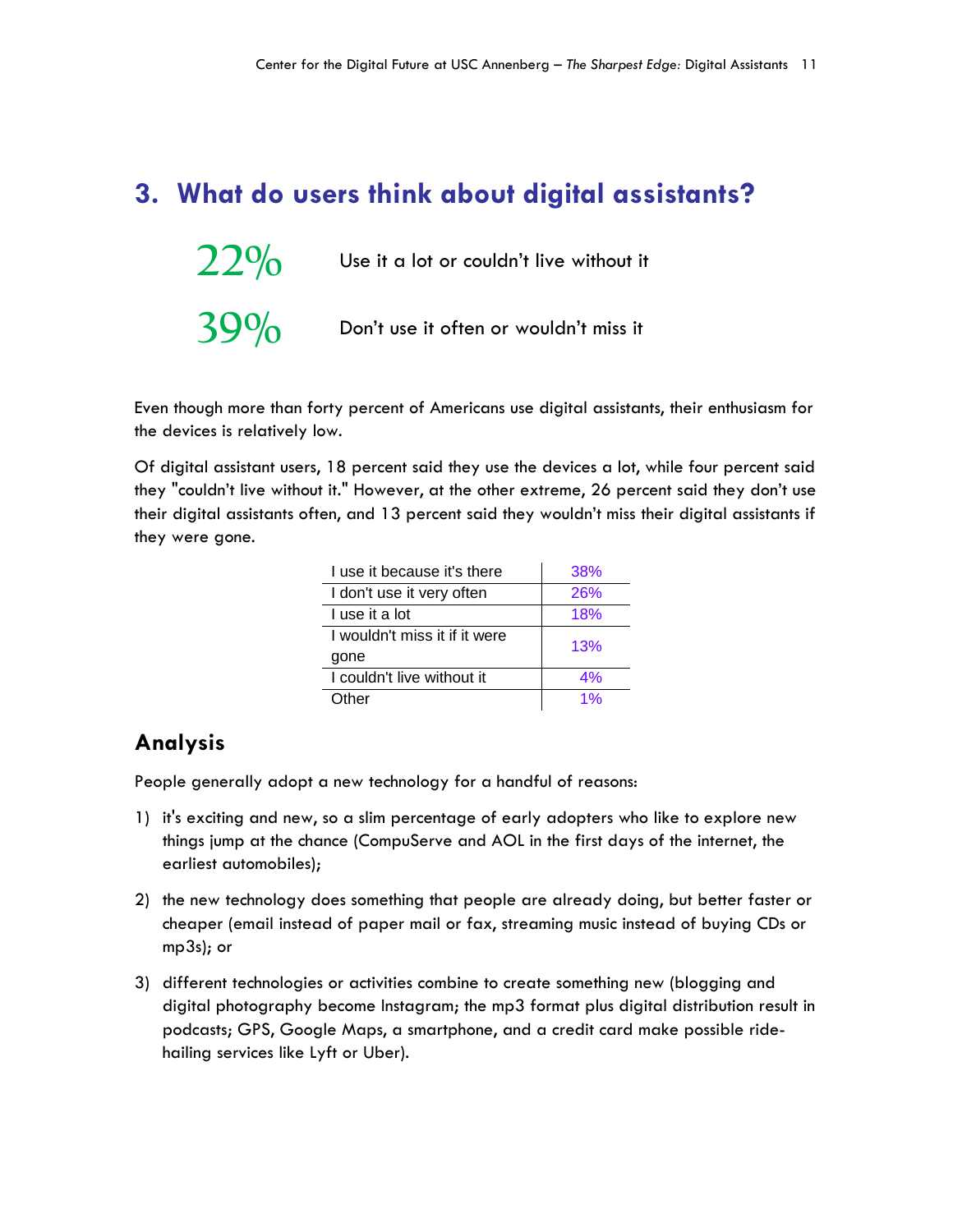All these reasons for adoption hold for digital assistants: 1) although there are plenty of early adopters, use of digital assistants is far less than, say, email or smartphones; 2) digital assistants let users set timers, listen to music and podcasts and get the time without picking up a device, and 3) users can chat with digital assistants the way they can't with, say, a conventional search engine. As time goes by more new activities will come into focus.

At first glance, it might seem disheartening that only four percent of Americans couldn't live without their digital assistants. However, the reality – that at 38 percent the most-selected answer was, "I use it because it's there" – is good news for the creators of the various digital assistants. Siri first became available in 2011, Alexa in 2014, and the Google Assistant in 2016, so it's a triumph for a tool to become naturalized as a go-to resource for users in just a handful of years.

#### **Enthusiasm vs. adoption**

While enthusiasm and adoption rates overlap, they are not the same thing. Many people complain about an unrelenting Niagara of email hitting their inboxes every day, but email is still one of the dominant ways we communicate. Digital assistants may find a similar place in the lives of users: occasionally interruptive but always around, always useful, and eventually indispensable.

Moreover, "I use it because it's there" as the most-popular answer illuminates the strategy that all three major creators of digital assistants are using: *be there as much as possible.*

#### **The key metric**

The race to watch isn't which company sells the greatest number of smartphones or smart speakers. Instead, the key metric to track is which digital assistant eventually enjoys the widest distribution across the world's population and the deepest penetration into the greatest number of actions and activities that individuals perform on a daily basis.

By this metric, Google has an advantage at the present time.

Without a smartphone (as discussed earlier), Amazon has had to focus its Alexa-shaped energies on selling as many Echo devices as possible and also on integrating Alexa into as many other technologies as it can, including cars, new home developments, smart home technology, and many digital services.

Amazon is also rumored to be developing prototype "Alexa Glasses" that put a small microphone into the nosepiece of glasses frames and use the earpieces to create a mastoid bone conducting "speaker." Wearers of these frames would have Alexa mounted on their faces, always listening… it's an attempted end-run around Siri and the Google Assistant to put a different default listening digital assistant between the smartphone and the user.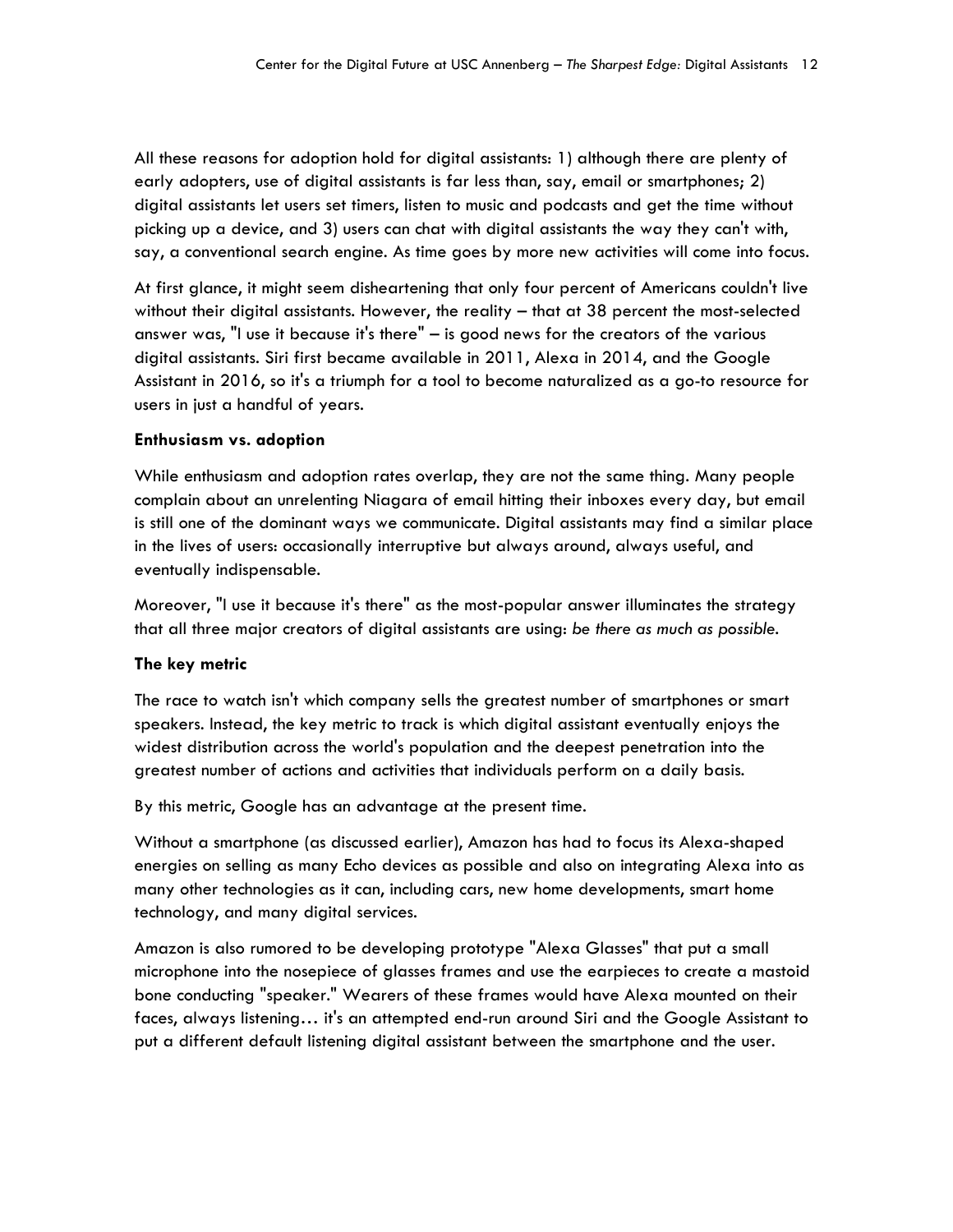Apple had a head start with Siri that it squandered by not investing heavily in upgrading the technology, but the number of iPhones with Siri still eclipses the number of Amazon Echo devices. More recently, Apple has poured Siri into its new wireless earbuds, Macs, and the just-released HomePod speaker.

#### **Is computing hardware losing importance?**

Apple's successful strategy of positioning itself as a luxury brand in consumer electronics has made it the most valuable company in the world, but when it comes to digital assistants the thin-upper-slice niche strategy will be a limitation. As more and more computing becomes auditory (rather than touch and vision based), hardware will become less important, which may become another threat to Apple.

The Google Assistant is pervasive across every Android phone or tablet, Chromebook, Google search, and speaker; a hardware purchase isn't required to use it, and – perhaps most important and least remarked upon – some aspects of the Google Assistant follow users from device to device.

If you Google something on your smartphone, that search informs what Google shows you on your laptop. If you search a location on Google Maps on your computer, then when you hop in the car and whip out your smartphone, the address is already there.

In contrast, although different versions of Siri and Alexa share information (so long as each device links to the same Apple ID or Amazon account), at present Alexa isn't there outside of Echo devices and partner devices; Alexa also won't help you when you're shopping at Amazon.com. Similarly, there is no free version of Siri, and Siri doesn't help when you're using iTunes on your laptop… at least for now.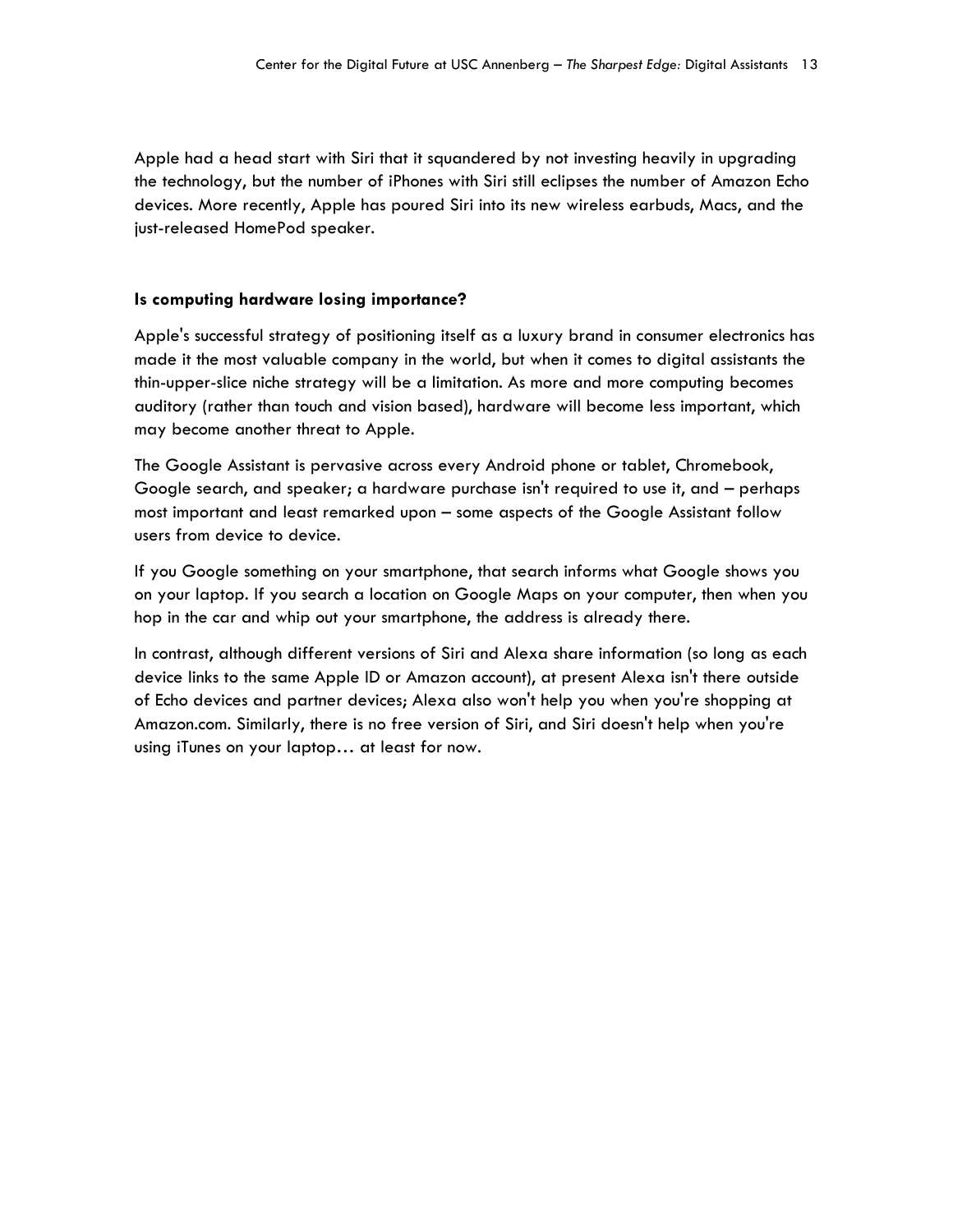# **Next Steps**

#### **Voice commerce**

Earlier, we noted that despite a great deal of industry press about voice-enabled shopping and buying the vast majority of Americans digital assistant users (89 percent) do *not* make purchases via their digital assistants… at least not yet.

A recent report by eMarketer, "Conversational Commerce: the Rise of Voice Assistants" (May, 2018), reported that 22 percent of Americans who own smart speakers make purchases via those devices. Not too many Americans own smart speakers, and digital assistants represent a broader category than smart speakers (see "Beyond Smartphones and Smart Speakers," above). Nevertheless, we can expect increased voice commerce as digital assistants of all sorts become more pervasive.

We can also expect that voice-based searching for products will change the nature of purchases. Unlike conventional search, which is visual and where an entire "search engine results page" (SERP) displays after we hit "Enter," digital assistants can only recite one result at a time. Being first in search results will therefore become even more important with voice than with visual search.

It's also possible that voice shoppers will tend to buy more generic goods rather than name brands given the more conversational nature of voice shopping. Unless the shopper is already committed to a specific brand, then how likely is it that the shopper will say, "Alexa, I need Charmin" rather than, "Alexa, I need toilet paper"?

Amazon's tendency to favor its house brands in voice search results (according to research by Bain & Company performed in October of 2017) might also add to this possible rise of generics and decline of brand names.

## **Privacy**

In May, a woman named Danielle who lives in Portland, Oregon discovered that her Amazon Echo device had recorded some of the conversations happening in her home and then emailed the recordings to one of her contacts without her realizing any of this had happened.

As the story quickly gained traction in the news media, Amazon claimed the incident was because of a series of mishaps (the device thought it heard the wake word "Alexa," and then it misheard other things), rather than planned surveillance.

Users expect discretion from their digital assistants. On one hand, the assistant should always be listening, ready to obey any commands the user issues. On the other hand, the assistant should only pay attention when the user wants it to do so, otherwise sitting deaf.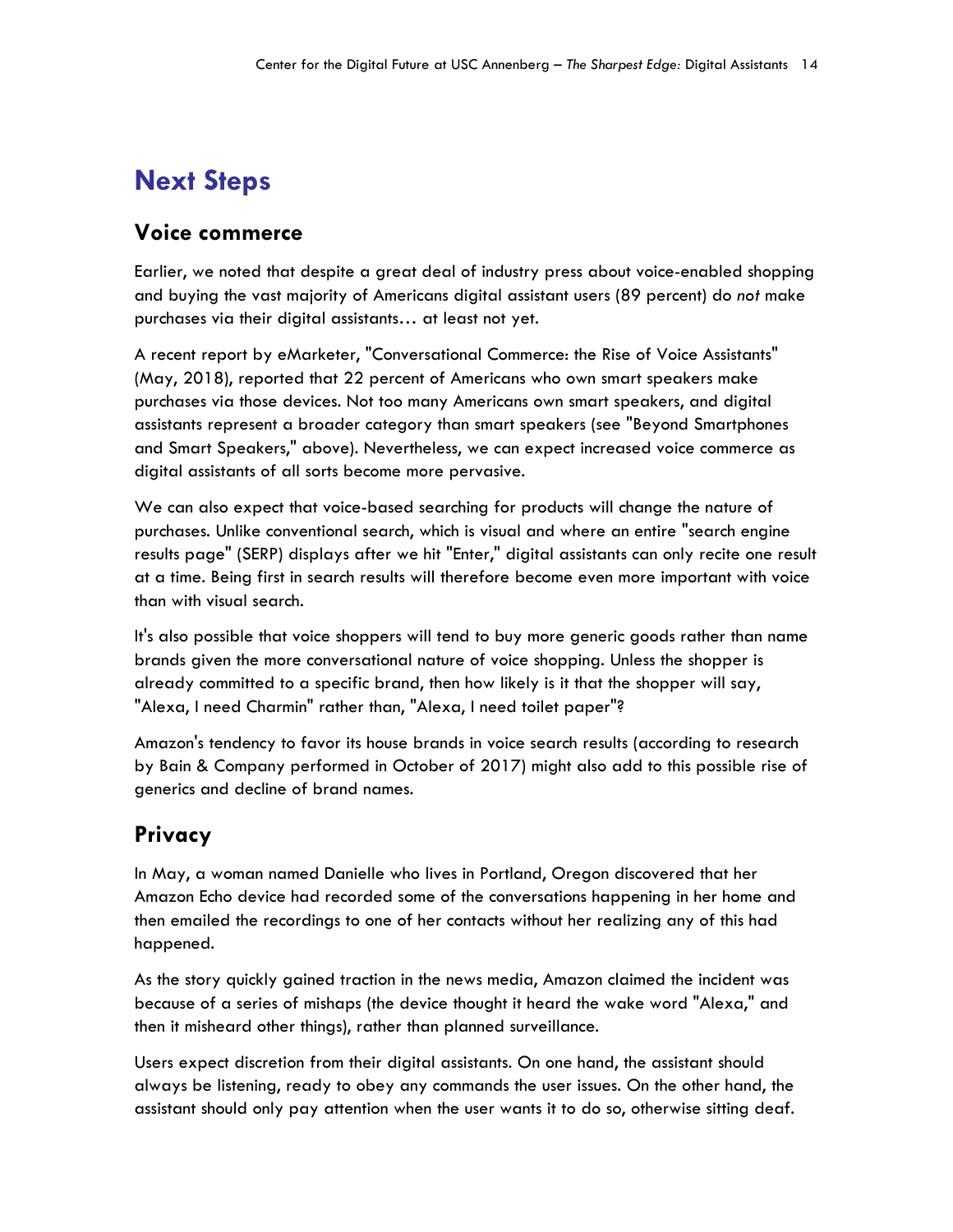## **Views about digital assistants**

We expect user attitudes towards digital assistants to evolve quickly, both as more people start using digital assistants and also in the face of increased awareness of issues concerning digital privacy on a global scale.

Recent news stories about digital privacy include the European Union's newly-launched General Data Protection Regulation (GDPR), Facebook's series of negative revelations about how it and its associates misuse people's information (the most prominent was the Cambridge Analytica scandal), and the FCC's rollback of Obama-era internet neutrality regulations.

Digital assistant privacy issues are complex. Do users feel differently about their smartphones always listening versus dedicated smart speaker devices? And how do possible concerns about digital assistants compare to other always-listening devices (for example, some Samsung televisions are always listening)? Likewise, how do concerns about digital assistants compare to other forms of digital surveillance, like how tech companies track people's overall online activities and use that information to build sometimes spookily accurate profiles?

### **Burning questions to explore:**

- Are users concerned about their digital assistants storing their credit card numbers?
- If this concern exists, then how does it compare to similar concerns about sharing credit card numbers with websites and ecommerce companies?
- Do users notice and do they care about the reduced number of options presented by digital assistants compared to visual ecommerce?
- Do users worry about their digital assistants spying on them?
- Do concerns about digital assistants and privacy differ between home use and work use?

# **Conclusion**

These and other issues are new, like the digital assistants themselves. However, there are now enough people using digital assistants that it's both urgent and compelling to investigate how this use changes attitudes and behaviors.